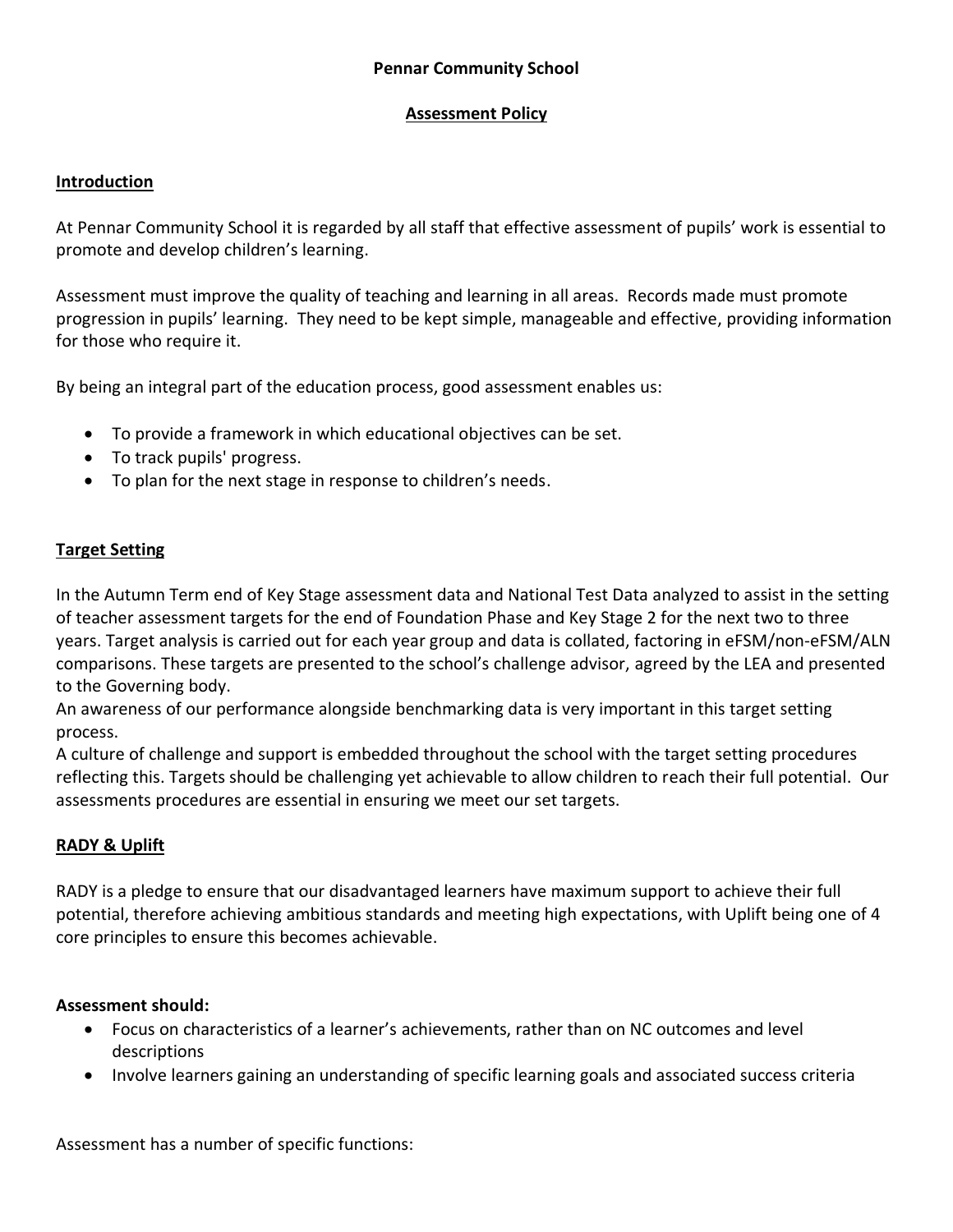# **DIAGNOSTIC** – Focusing on what a pupil can/cannot do

## **FORMATIVE** - To decide what pupils need to do next

**SUMMATIVE** - To sum up pupils progress so far, to inform all interested parties.

Assessment needs to be *continuous and ongoing.* 

#### **Formative Assessment (Assessment For Learning)**

The assessment of pupils' work is ongoing and carried out throughout every school day. It is our policy at Pennar Community School to promote and use a range of AFL strategies to ensure our pupils are aware of their learning and take responsibility to further develop their skills.

These include:

- Classroom observation of pupils' written, oral or practical work.
- Discussion and listening to what pupils have to say and engaging in prior knowledge.
- Questioning pupils.
- Promoting active involvement from all learners eg use of whiteboards, 'No Hands Up'
- Initiating opportunities for pupils to talk to each other and the teacher about their understanding of the work e.g. Talk-Pair-Share, group work.
- Regular marking of work.
- Studying photographic evidence.

It must be remembered that this type of assessment is not a test or an examination. It is a professional judgment and is used to indicate:

- What a child can do.
- What a child should do next.

## **Traffic Lights**

The use of traffic lights is integral within the school with regards to pupil self assessment and peer assessment and is used across curriculum areas.

## **Summative Assessment (Assessment** *of* **Learning)**

The assessment information resulting from summative assessment tests is used for a variety of different purposes. For example:-

- To inform the future planning of work on an individual, group and whole class level.
- To ensure that pupils are placed on the appropriate stage of the A.L.N. register.
- To ensure pupils are placed in the appropriate ability groups in whole class lessons.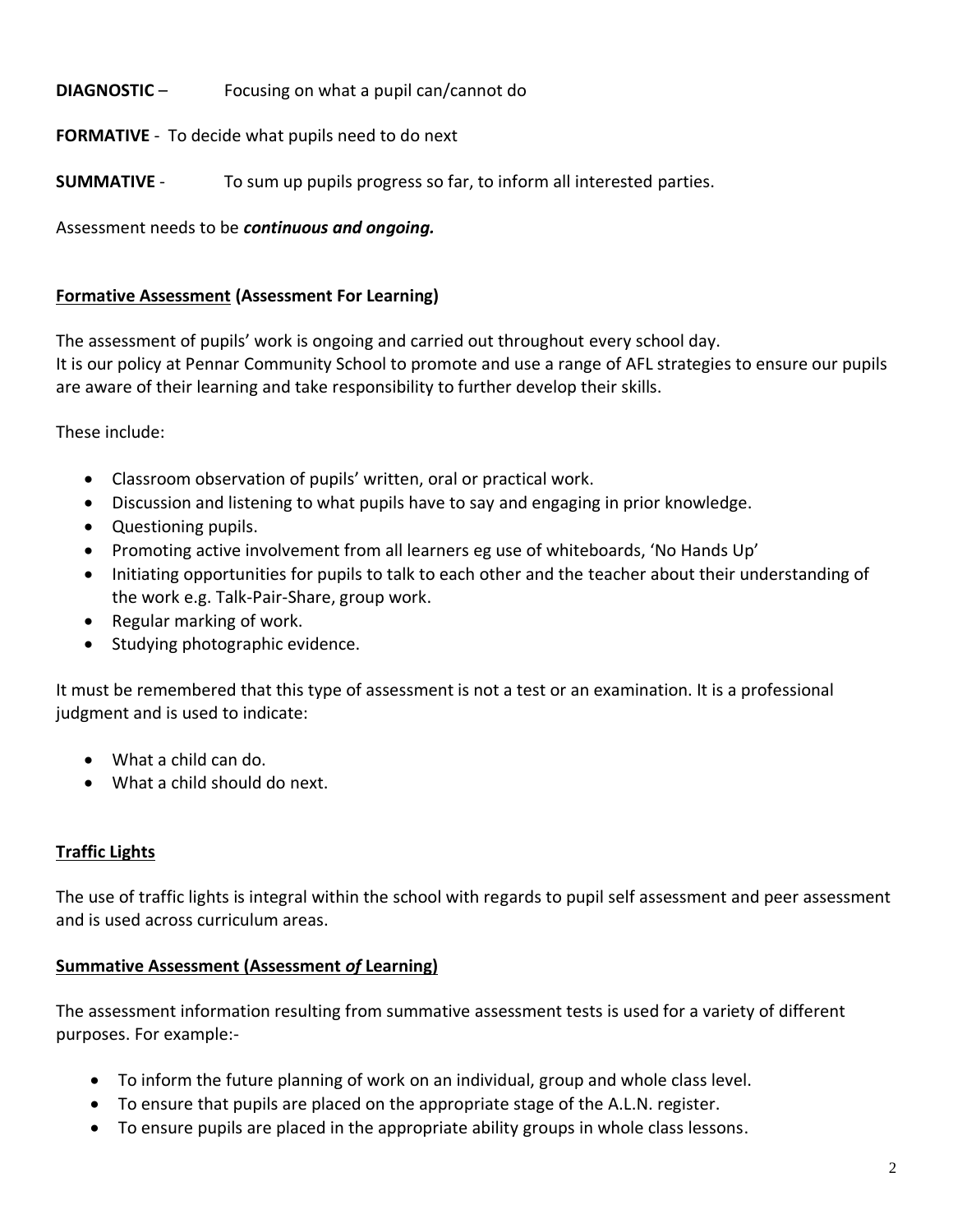- To help identify under attaining pupils who would qualify for extra support.
- To provide information when reporting to parents, governors and other agencies.
- To pass information about individual pupil performance to the next teacher or to a different school in the event of a child leaving to attend another school.

| <b>ASSESSMENT</b>                    | <b>WHEN TO BE COMPLETED</b>  | <b>BY WHOM</b>       |
|--------------------------------------|------------------------------|----------------------|
| <b>Early Years Nursery Screening</b> | Six weeks in                 | Nursery              |
| <b>Foundation Phase Profile</b>      | Six weeks in                 | Reception            |
| <b>DEST</b>                          | Six weeks in - termly        | Reception            |
|                                      | (Short profile all pupils.   |                      |
|                                      | Flagged pupils full profile  |                      |
|                                      | until 6.6yrs)                |                      |
| <b>INCERTS</b>                       | By half term after entry and | Reception - Year 6   |
|                                      | ongoing thereafter           |                      |
| <b>Pupil Targets</b>                 | First half of Autumn Term    | Reception - Year 6   |
|                                      | and reviewed in mid-term     |                      |
|                                      | reviews thereafter           |                      |
| <b>PASS</b>                          | October and May              | Reception-Year 6     |
| <b>National Tests</b>                | May                          | Year 2- Year 6       |
| Health & Well-being Survey           | Ongoing                      | Reception $-$ year 3 |
| <b>HAPPEN Survey</b>                 | Ongoing                      | Year 4- Year 6       |
| All Wales Reading Test               | May                          | Year 1               |
|                                      |                              |                      |
| Progress in Maths                    | May                          | Year 1               |
| CAT4 online (NVR / VR)               | <b>End of Summer Term</b>    | Reception - Year 6   |
| <b>RWI Assessments</b>               | $\frac{1}{2}$ termly         | Reception - Year     |
| <b>DOLCH High Frequency Words</b>    | Ongoing                      | Reception - Year 6   |
| Reading Lists 1 - 11                 |                              |                      |
| <b>DOLCH High Frequency Words</b>    | Ongoing                      | Reception - Year 6   |
| Spelling Lists $1 - 11$              |                              |                      |

# **OVERVIEW OF SUMMATIVE PUPIL ASSESSMENTS**

## **INCERTS/Taith 360 & Cluster Assessment Network**

Currently INCERTS is used to measure pupil progress against expected outcomes. Teachers assess their classes continually, using the assessment to inform their planning and to keep track of pupil progress throughout the academic year. With the implementation of the new curriculum for Wales in 2022, we are currently in transition from INCERTS to Taith 360, which will allow comprehensive assessment of the 4 purposes and What Matters Statements from Reception to Year 6. A cluster assessment network has been established to ensure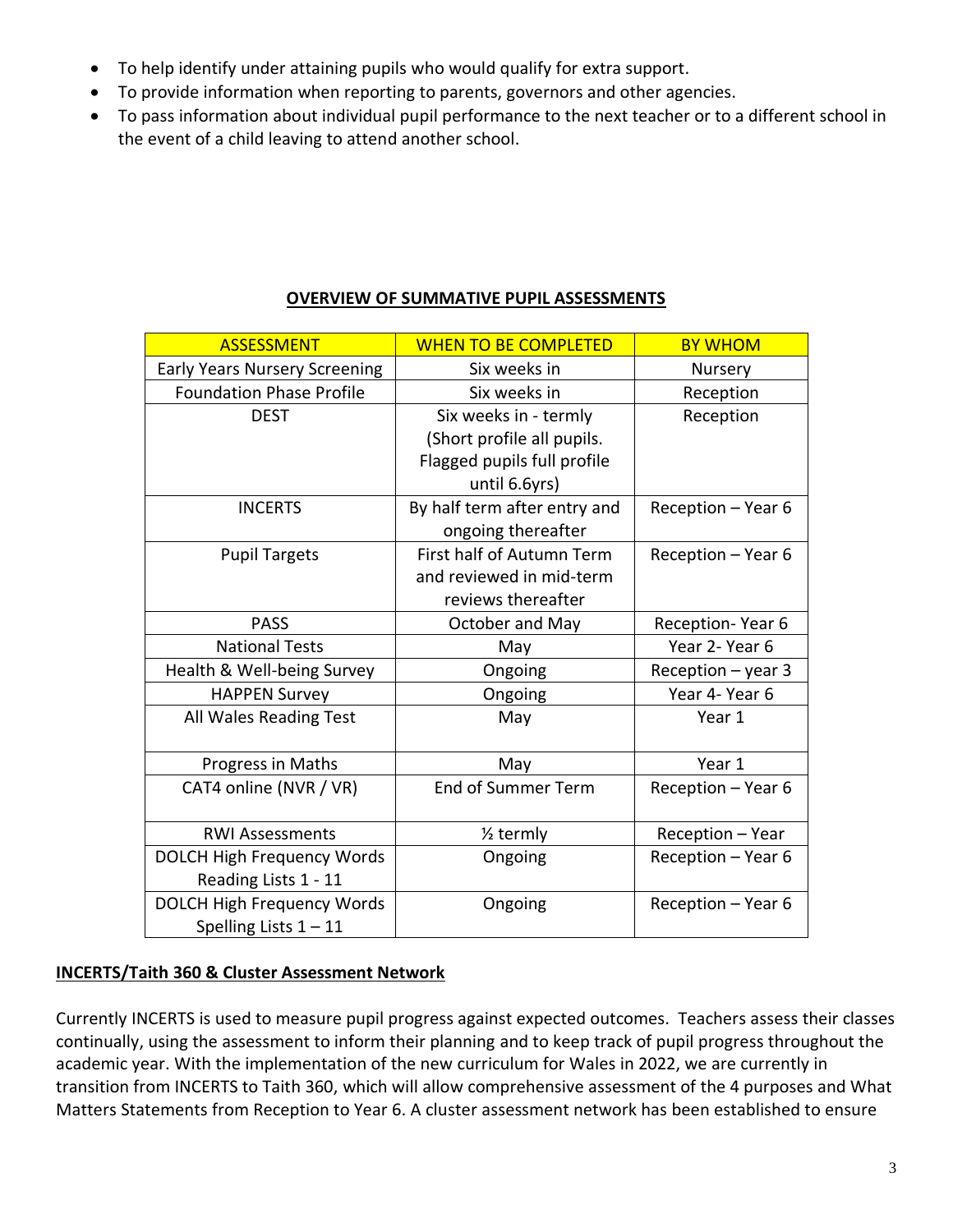that each school in the Family of Schools (FOS) is adopting the same approach of assessment of the new curriculum with CAT4 NVR/VR testing carried out as a means of consistency.

# **Recording in the Foundation Phase**

Children are observed during activities, relevant information and judgments concerning children's development and significant achievements are recorded. This enables practitioners to plan for the child's progress and next steps of learning.

Observations are made on a regular basis by all staff alongside discussion with class teacher in order to inform future planning and assessment of the children's achievements. With this information the class teacher is able to differentiate the work so that all children are able to reach their full potential. These detailed records are very useful to support children on the ALN register and inform parents appropriately.

Observations are undertaken across all seven Areas of Learning and recorded accordingly in the child's individual observation file.

A Pupil Profile is kept with details of

- Pembrokeshire Skills based Continuum Outcomes which are highlighted to show achievements in the 7 areas.
- Observations
- Samples of work
- DOLCH word reading and spelling progress
- End of year report and pupil self review

## **Recording in Key Stage 2**

In Key Stage 2 the following data and information is compiled for each pupil by the class teacher:

- An overview of pupil's end of year Summative Assessment test results.
- Samples of work in English and Maths, appropriately annotated to record pupil progress.
- DOLCH Reading and Spelling progress.
- End of year reports with pupil self review.

As the child progresses through the Key Stage these Pupil Files form a comprehensive record of a child's attainment and progress.

## **Assessment and Additional Learning Educational Needs**

As a result of the planned assessments within the school the results are used to identify and track individual's with ALN. IEPs are formulated using EDUKEY online tool and implemented to ensure the correct provision is in place for the child. The parents are informed about their child's progress and the content of the IEP. The IEP identifies how parents can support their child at home and also informs children of their targets and what they can do to meet them. IEP targets are monitored and reviewed on a termly basis. (More information is found in the school ALN Policy.)

## **Assessment and Basic Skills**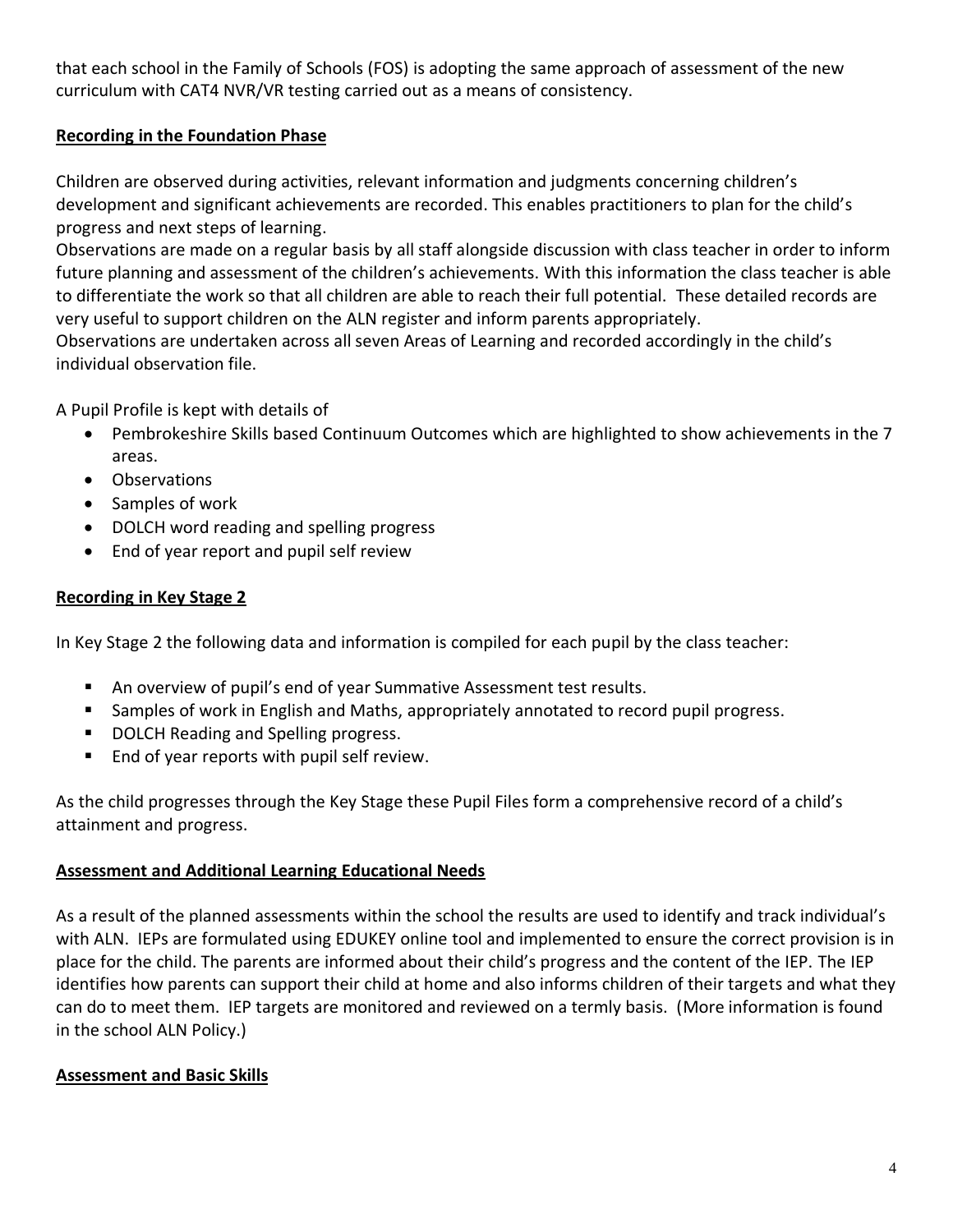Test results, as well as teacher observations and class work, are used specifically to identify and target Basic Skills children. Identified children will be involved in one or more of the following programmes to target raising standards:

- Accelerated Literacy
- Accelerated Numeracy
- Lexia

(More information is found in the school Basic Skills Policy)

#### **Moderation Process**

Pennar Community School has worked closely with other schools in the Pembroke Family of Schools to create Teacher Assessment Moderation Files for Maths, Language, Welsh and Science at year 6 and LLC, MD and PSD and Foundation Phase. Regular moderation sessions are undertaken by staff, within each phase, to assign appropriate levels to core subjects. These are used appropriately by class teachers to ensure that assessment of pupils' work is correctly moderated for end of year teacher assessments.

#### **Reporting**

#### **Parents' Evenings**–

Parent evenings are held in the Autumn, Spring and Summer Term. During these sessions, one-to-one consultations between the class teacher and the parents take place. The aim is to develop good relationships with the parents so they become active participants in their child's education. Prior to the Spring Term meeting, parents will receive a mid year target report which details the next steps for the pupils in Literacy and Numeracy in KS2, and includes PSD in Foundation Phase. These reports are generated by INCERTS. End of year reports are also created using INCERTS although this is more comprehensive and includes all subjects. This report can inform the discussions at the Summer Term parent evening.

In these meetings the teacher will:-

- Discuss the child's general progress and provide specific assessment data, if required.
- Discuss targets for further improvement.
- Provide support for any areas of concern.
- Offer advice about help which parents and /or guardians may provide at home to ensure the continued development of their child.

**Annual School Report**- An Annual School Report is produced by the class teachers at the end of the academic year for every pupil in their care. A copy of this Annual School Report is sent home to the parents and another copy is filed in pupil's individual file.

## **Our Annual School Reports should be:-**

- Jargon free.
- Appropriately detailed, positive and constructive.
- Report on every area of the curriculum or Areas of Learning (Foundation Phase)
- Provide information about personal qualities and achievements as well as academic attainment.